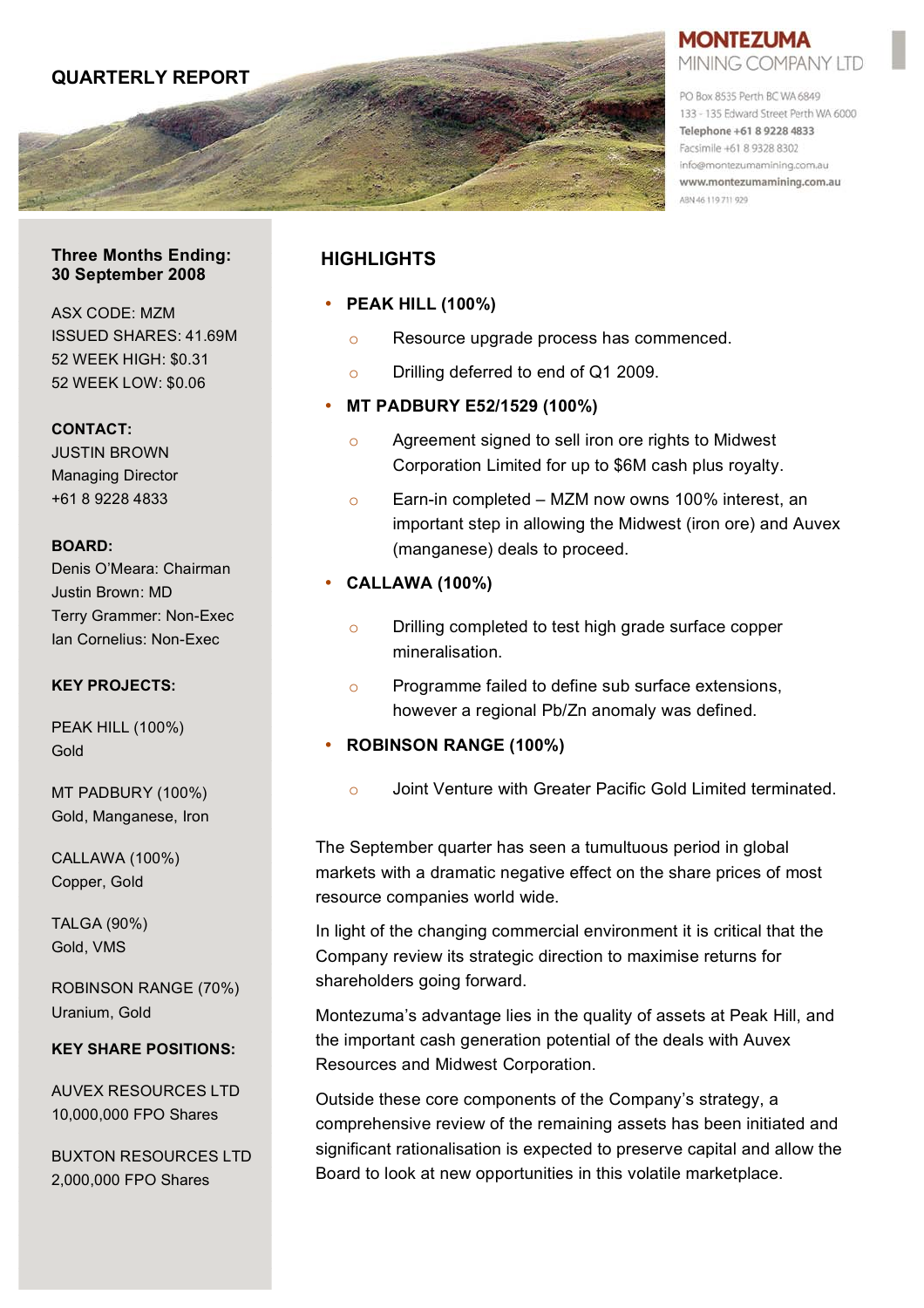## **PEAK HILL (MZM 100%)**

To preserve capital until the Company's cash position is secured by the completion of the Midwest Corporation deal in relation to the iron ore at Mt Padbury, drilling at Peak Hill has been deferred to Q1 2009.

The development of the gold resources at Peak Hill remain a core component of the Company's overall strategy and the work programme to produce a revised resource estimate for the deposit remains on track for the next two quarters.

# **MT PADBURY (100%)**

## **IRON ORE**

Montezuma has entered into an agreement with Midwest Corporation Limited whereby Midwest will purchase 100% of the iron ore rights over E52/1529 by paying Montezuma up to \$6M cash plus a royalty on production.

The deal is subject to several conditions precedent. On satisfaction or waiver of the conditions precedent prior to 30 October 2008, Montezuma will receive an initial payment of \$1M cash.

On satisfaction of certain conditions subsequent, Montezuma will receive a further payment of \$1M cash. It is anticipated that this second payment will be made in the first half of 2009.

Midwest will commence exploration as soon as practicable to define an iron ore resource in excess of 10M tonnes grading over 50% Fe. Once this hurdle is reached, Midwest will make a third payment of \$4M cash to Montezuma.

Montezuma will retain a royalty of 0.5% on all iron ore sold grading between 30-50% Fe and 1% on all iron ore sold grading over 50%, the latter being first subject to the definition of a 10M tonne resource grading over 50% Fe.

If the conditions subsequent are not satisfied or waived, Midwest has the right to terminate the agreement at which time Montezuma will issue shares to Midwest to the value of \$1M, calculated on the volume weighted average price of Montezuma's shares over the preceding 30 days.

The completion of this sale with Midwest is an exciting milestone for Montezuma, providing the Company with important working capital to fund our ongoing exploration work at the Peak Hill Gold Project (MZM 100%) and our regional portfolio, with retained exposure to the iron ore potential should Midwest be successful in commencing a mining operation within the project area.

We look forward to keeping the market appraised as key milestones and payments related to this agreement are completed.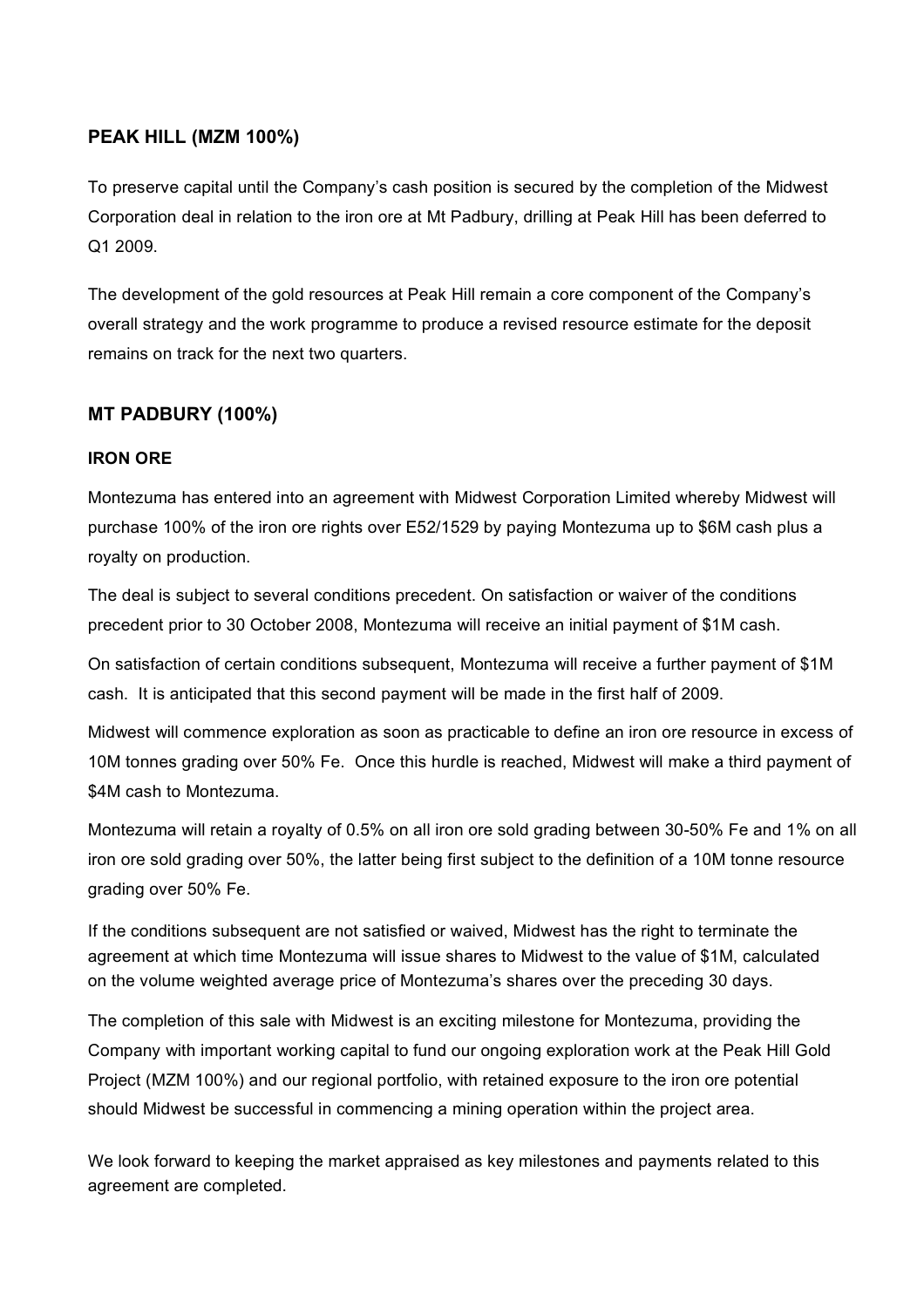## **MANGANESE**

Auvex Resources Limited, in which Montezuma is entitled to 10M fully paid ordinary shares, continues to develop their manganese export business. They have successfully raised over \$4.5M in funding by placing shares at \$0.20 and these funds are being applied to the development of the Sunday Hill and Ant Hill manganese deposits in Western Australia.

Drilling is underway at Ant Hill with visually encouraging results so far, although assays are pending. They are working to have 20,000t of manganese ore on ground by the end October ready for marketing. All site infrastructure is in place to commence full scale commercial production in 2009.

## **GOLD**

As part of the follow up programme to test previously intersected gold mineralisation at the Wood Creek Prospect within the Mt Padbury project, a programme of twelve RC drill holes were designed on four lines, with three holes per line, each hole 50m apart.

The drilling is centred on the trend of  $a + 50$  ppb soil sample anomaly which has not been adequately tested by previous drilling.

One hole was successfully completed to a depth of 100m before it became clear that the rig under equipped to complete the programme.

This completed hole, MP08001 intersected weathered mafics and into fresh siltstone. Quartz veining and a weathering front was focused on the mafic/siltstone contact, with abundant fuchsite alteration and sulphides including pyrite chalcopyrite.

Initial assays returned poor results, with a maximum gold value of 0.12 ppm Au over 1m. The pulps have been submitted to an alternative lab for check assays (results pending).

| <b>Hole ID</b> | <b>£asting</b>                       | <b>Northing</b>          | <b>RL</b> | Dip   | Azi | )epth |
|----------------|--------------------------------------|--------------------------|-----------|-------|-----|-------|
| MP08001        | $\sim$ $\sim$ $\sim$ $\sim$<br>'555ს | 162000<br>$\overline{ }$ | 500       | $-60$ | 90  | 00m   |

# **CALLAWA (100%)**

A programme of work was completed to test previously identified high grade copper in rock chips at the Callawa Project. In the second phase of work an additional 18 rock chip samples were taken for analysis. In the north, samples were taken from outcropping gossanous material, and areas of outcropping quartz bearing rocks. In the south, these were selected on outcrops of quartz rich material.

In the north, 3 samples over outcropping gossan recorded **9.35%**, **7.63%** and **2.65%** Cu and 68ppb, 50ppb and 83ppb Au respectively. These outcrops occur in largely dolomitic sediments, close to the greenstone/granite contact.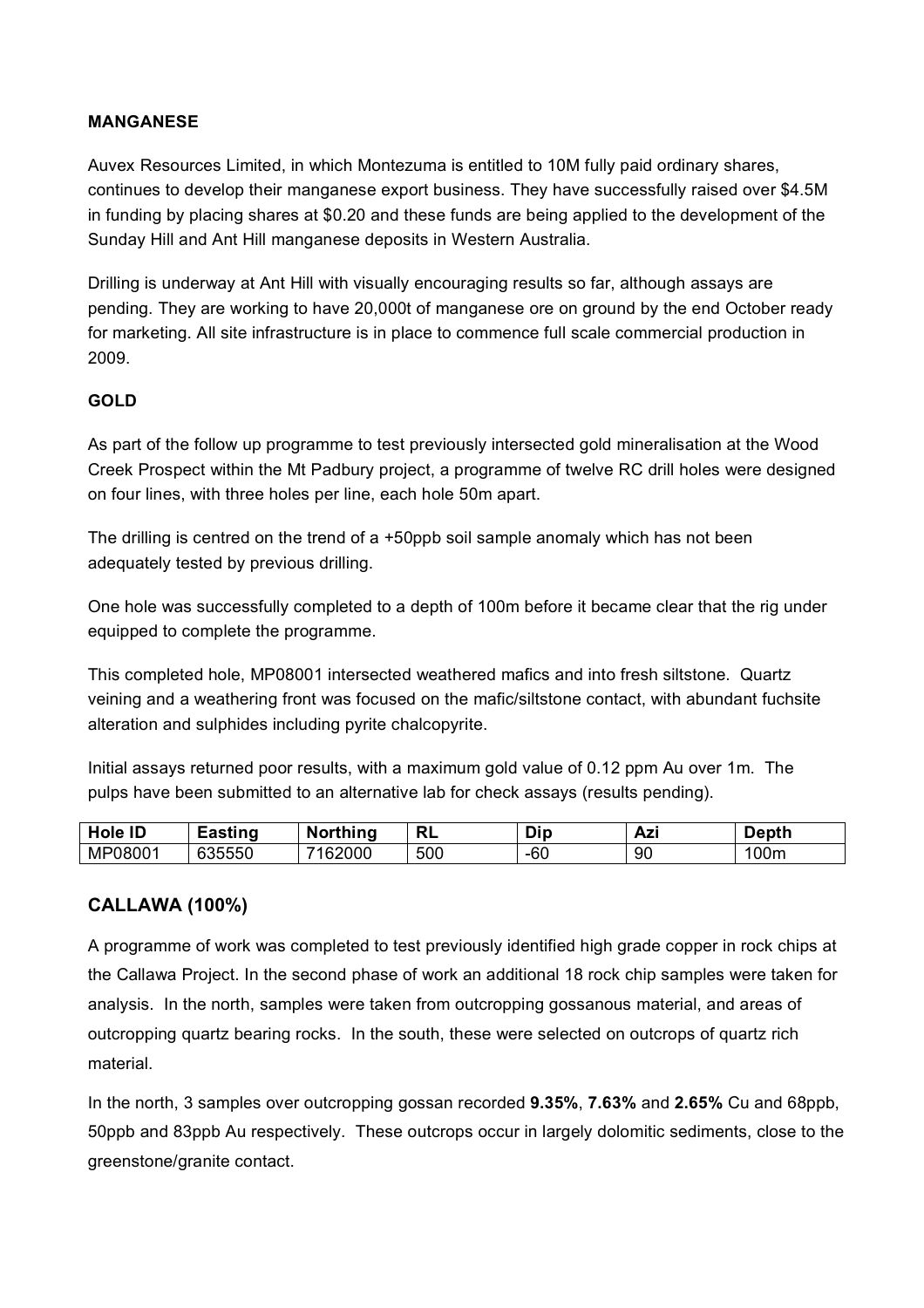In the south, additional significant Cu values were obtained. The Mindex location "Post Office Well', recorded a max of 0.087% Cu, confirming low grade Cu anomalism to the mineral occurrence. A grade of 0.121% Cu occurs in a N-S trending quartz vein east of and sub parallel to the greenstone raft, and is at the far south of the tenement. This anomalous value hints that some copper may be mineralised in the nearby greenstone, and hidden by the cover sediments/soils. This area may warrant reconnaissance drilling to follow up the data.

In addition to the rock chip sampling, an aircore programme was undertaken comprising 40 holes for 1,407m targeting two areas:

- High density drilling centred over the known copper outcrops to confirm and delineate the mineralisation
- 2 lines, 5km apart, south of the de grey river, centred over the geophysical anomaly, seeking extensions under cover of the mineralisation seen at the outcropping Cu occurrences

The drilling failed to confirm the high grade surface results, however did return significant Pb anomalism and weak Zn anomalism at depth within amphibolites.

Overall, a broad zone of low order base metal anomalism was identified, open to the north. Additionally significant geological complexity was identified, in contrast to the available regional geological mapping data, including amphibolite, and meta-sediments in addition to the regional granitoid.

| Sample ID | Lat        | Long    | AU_ppb | AU2_ppb | Ag_ppm  | Cu_ppm | Pb_ppm         | Zn_ppm         |
|-----------|------------|---------|--------|---------|---------|--------|----------------|----------------|
| 88369     | $-20.6779$ | 120.455 | $-1$   | 0       | $-0.05$ | 9      | 3              | 5              |
| 88370     | $-20.6783$ | 120.455 | $-1$   | 0       | $-0.05$ | 5      | $-1$           | 3              |
| 88371     | $-20.6781$ | 120.455 | $-1$   | 0       | $-0.05$ | 6      | $\overline{2}$ | 25             |
| 88372     | $-20.6726$ | 120.457 | $-1$   | 0       | $-0.05$ | 7      | 4              | 3              |
| 88373     | $-20.6725$ | 120.457 | $-1$   | 0       | $-0.05$ | 18     | 4              | 5              |
| 88374     | $-20.6657$ | 120.462 | $-1$   | 0       | $-0.05$ | 8      | $\overline{c}$ | 8              |
| 88375     | $-20.6702$ | 120.439 | $-1$   | 0       | $-0.05$ | 9      | 4              | 24             |
| 88376     | $-20.6832$ | 120.44  | 68     | 67      | 25.9    | 93500  | 105            | 8              |
| 88377     | $-20.6832$ | 120.44  | 83     | 0       | 2.75    | 26800  | 52             | 19             |
| 88378     | $-20.6831$ | 120.44  | 50     | 63      | 15.7    | 76300  | 62             | 9              |
| 88379     | $-20.8095$ | 120.476 | -1     | 0       | $-0.05$ | 136    | 6              | 10             |
| 88380     | $-20.8097$ | 120.476 | $-1$   | 0       | 0.3     | 1210   | 10             | 5              |
| 88381     | $-20.7392$ | 120.478 | 5      | 0       | 0.7     | 333    | 17             | 4              |
| 88382     | $-20.7392$ | 120.478 | $-1$   | 0       | 0.2     | 873    | 4              | 11             |
| 88383     | $-20.7394$ | 120.478 | $-1$   | 0       | $-0.05$ | 19     | $-1$           | 2              |
| 88384     | $-20.7844$ | 120.467 | $-1$   | 0       | $-0.05$ | 46     | 1              | 3              |
| 88385     | $-20.7995$ | 120.473 | $-1$   | 0       | $-0.05$ | 7      | $-1$           | $\overline{2}$ |
| 88386     | $-20.7996$ | 120.473 | -1     | 0       | $-0.05$ | 20     | $-1$           | 9              |

**Table: Rockchip results.**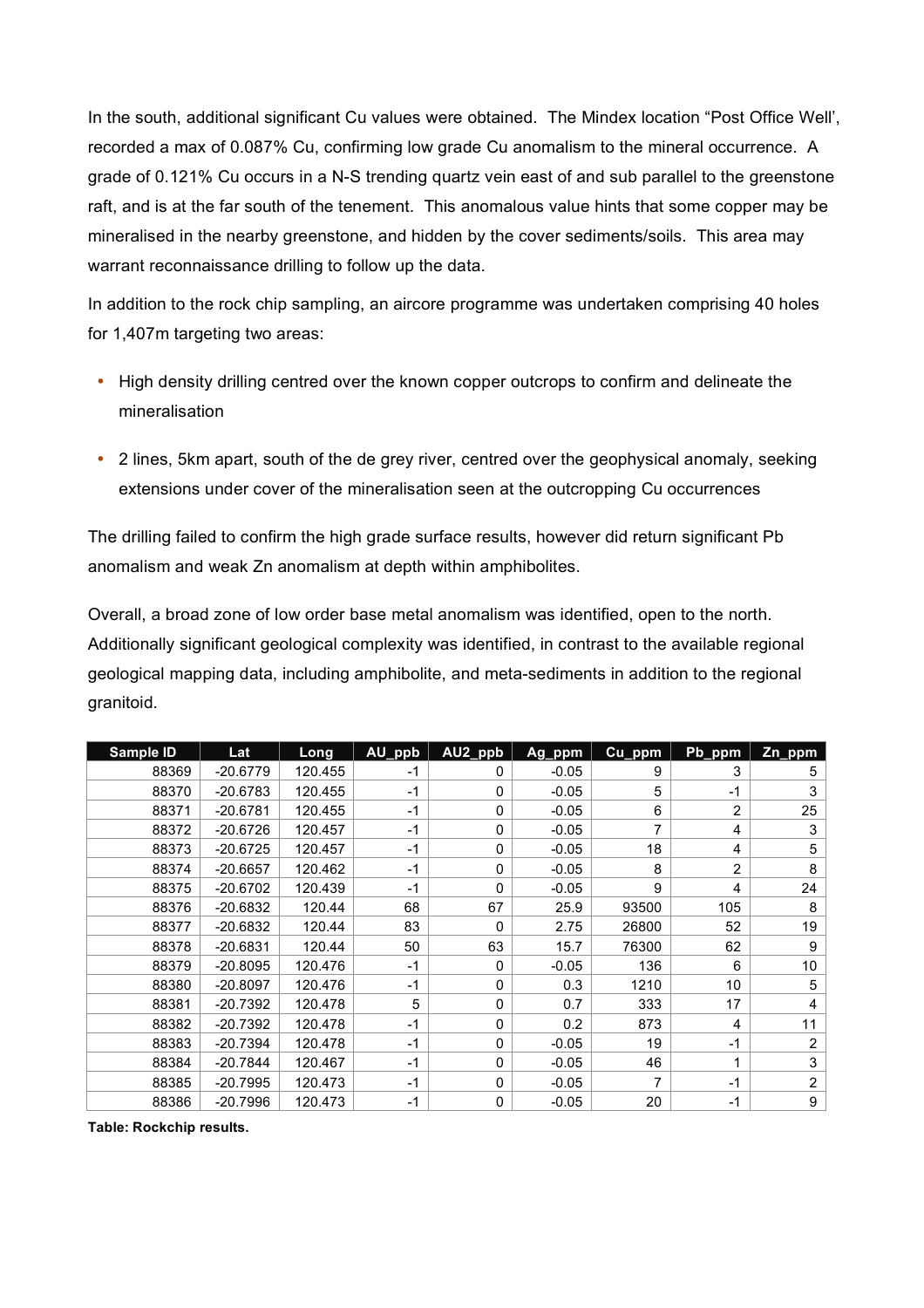| <b>HOLE ID</b> | Lat        | Long     | <b>DEPTH</b> | DP    | <b>AZIMUTH</b> | <b>MAX Cu</b><br>(ppm) | <b>MAX Pb</b><br>(ppm) | <b>MAX Zn</b><br>(ppm) | <b>MAX Au</b><br>(ppb)  |
|----------------|------------|----------|--------------|-------|----------------|------------------------|------------------------|------------------------|-------------------------|
| <b>CAL001</b>  | $-20.6841$ | 120.4379 | 21           | $-60$ | 270            | 43                     | 7                      | 66                     | 7                       |
| <b>CAL002</b>  | $-20.6842$ | 120.4388 | 61           | $-60$ | 270            | 109                    | 188                    | 343                    | 3                       |
| <b>CAL003</b>  | $-20.6842$ | 120.4398 | 37           | $-60$ | 270            | 40                     | 15                     | 65                     | 1                       |
| CAL004         | $-20.6842$ | 120.4407 | 21           | -60   | 270            | 36                     | 4                      | 74                     | 1                       |
| <b>CAL005</b>  | $-20.6833$ | 120.4383 | 61           | $-60$ | 270            | 130                    | 17                     | 45                     | 6                       |
| <b>CAL006</b>  | $-20.6832$ | 120.4389 | 61           | $-60$ | 270            | 148                    | 71                     | 150                    | $\overline{7}$          |
| <b>CAL007</b>  | $-20.6833$ | 120.4401 | 37           | $-60$ | 270            | 54                     | 28                     | 157                    | 3                       |
| <b>CAL008</b>  | $-20.6833$ | 120.4404 | 61           | $-60$ | 270            | 53                     | 10                     | 69                     | $\overline{2}$          |
| <b>CAL009</b>  | $-20.6833$ | 120.4401 | 40           | -60   | 90             | 79                     | 10                     | 102                    | 8                       |
| <b>CAL010</b>  | $-20.6815$ | 120.4370 | 49           | $-60$ | 270            | 122                    | 14                     | 83                     | 9                       |
| <b>CAL011</b>  | $-20.6814$ | 120.4379 | 37           | $-60$ | 270            | 39                     | 15                     | 72                     | $\mathbf{1}$            |
| <b>CAL012</b>  | $-20.6814$ | 120.4378 | 23           | $-60$ | 270            | 41                     | 13                     | 69                     | $\mathbf{1}$            |
| <b>CAL013</b>  | $-20.6815$ | 120.4388 | 30           | $-60$ | 270            | 37                     | 8                      | 96                     | $\mathbf{1}$            |
| CAL014         | $-20.6815$ | 120.4390 | 30           | $-60$ | 270            | 24                     | 11                     | 72                     | $\mathbf{1}$            |
| <b>CAL015</b>  | $-20.6814$ | 120.4395 | 46           | $-60$ | 270            | 36                     | 20                     | 76                     | 1                       |
| <b>CAL016</b>  | $-20.6815$ | 120.4398 | 19           | $-60$ | 270            | 32                     | 3                      | 74                     | $\mathbf{1}$            |
| <b>CAL017</b>  | $-20.7392$ | 120.4361 | 63           | $-60$ | 270            | 153                    | 14                     | 56                     | 10                      |
| <b>CAL018</b>  | $-20.7392$ | 120.4378 | 48           | $-60$ | 270            | 52                     | 11                     | 50                     | $\overline{7}$          |
| <b>CAL019</b>  | $-20.7402$ | 120.4398 | 24           | $-60$ | 270            | 47                     | 11                     | 51                     | 4                       |
| CAL020         | $-20.7396$ | 120.4418 | 23           | $-60$ | 270            | 53                     | 12                     | 59                     | 3                       |
| <b>CAL021</b>  | $-20.7389$ | 120.4437 | 30           | $-60$ | 270            | 66                     | 19                     | 53                     | $\overline{2}$          |
| <b>CAL022</b>  | $-20.7380$ | 120.4206 | 16           | $-60$ | 270            | 34                     | $\overline{7}$         | 47                     | $\mathbf{1}$            |
| <b>CAL023</b>  | $-20.7381$ | 120.4226 | 18           | $-60$ | 270            | 47                     | 10                     | 49                     | 5                       |
| CAL024         | $-20.7381$ | 120.4245 | 21           | $-60$ | 270            | 57                     | 9                      | 58                     | 5                       |
| <b>CAL025</b>  | $-20.7382$ | 120.4264 | 44           | $-60$ | 270            | 41                     | 10                     | 92                     | $\overline{\mathbf{4}}$ |
| <b>CAL026</b>  | $-20.7382$ | 120.4265 | 22           | $-60$ | 270            | 37                     | $\boldsymbol{9}$       | 71                     | 5                       |
| <b>CAL027</b>  | $-20.7798$ | 120.4422 | 22           | $-60$ | 270            | 42                     | 9                      | 54                     | $\mathbf{1}$            |
| <b>CAL028</b>  | $-20.7802$ | 120.4439 | 30           | $-60$ | 270            | 46                     | 9                      | 60                     | $\mathbf{1}$            |
| <b>CAL029</b>  | $-20.7801$ | 120.4459 | 35           | $-60$ | 270            | 48                     | 10                     | 42                     | $\overline{2}$          |
| <b>CAL030</b>  | $-20.7805$ | 120.4458 | 60           | $-60$ | 270            | 9                      | 10                     | 14                     | $\mathbf{1}$            |
| <b>CAL031</b>  | $-20.7804$ | 120.4480 | 43           | $-60$ | 270            | $\overline{7}$         | 6                      | 19                     | 3                       |
| <b>CAL032</b>  | $-20.7824$ | 120.4565 | 42           | $-60$ | 270            | 9                      | 28                     | 38                     | 1                       |
| <b>CAL033</b>  | $-20.7827$ | 120.4585 | 22           | $-60$ | 270            | 9                      | 7                      | 75                     | $\mathbf{1}$            |
| CAL034         | $-20.7832$ | 120.4604 | 31           | $-60$ | 270            | 78                     | 19                     | 61                     | $\mathbf{1}$            |
| <b>CAL035</b>  | $-20.7833$ | 120.4620 | 37           | $-60$ | 270            | 121                    | 711                    | 341                    | 81                      |
| <b>CAL036</b>  | $-20.6796$ | 120.4371 | 30           | $-60$ | 270            | 85                     | 131                    | 280                    | $\overline{\mathbf{4}}$ |
| <b>CAL037</b>  | $-20.6797$ | 120.4380 | 31           | $-60$ | 270            | 30                     | 24                     | 108                    | $\overline{2}$          |
| <b>CAL038</b>  | $-20.6797$ | 120.4381 | 30           | $-60$ | 270            | 73                     | 70                     | 128                    | 23                      |
| <b>CAL039</b>  | $-20.6797$ | 120.4388 | 31           | $-60$ | 270            | 54                     | 18                     | 107                    | 3                       |
| CAL040         | $-20.6797$ | 120.4390 | 20           | $-60$ | 270            | 41                     | 5                      | 73                     | 1                       |

**Table: Aircore drilling results.**

Based on the drilling, the high-grade copper mineralisation is interpreted as a superficial supergene phenomenon with little depth extension.

The geochemistry provides some indication of a possible VMS style anomaly, which strengthens and remains open to the north. There is a magnetic anomaly coincident with the geochemical anomaly which may also be significant.

Further interpretation of the data and appropriate field work will be planned to further explore the potential of the project.